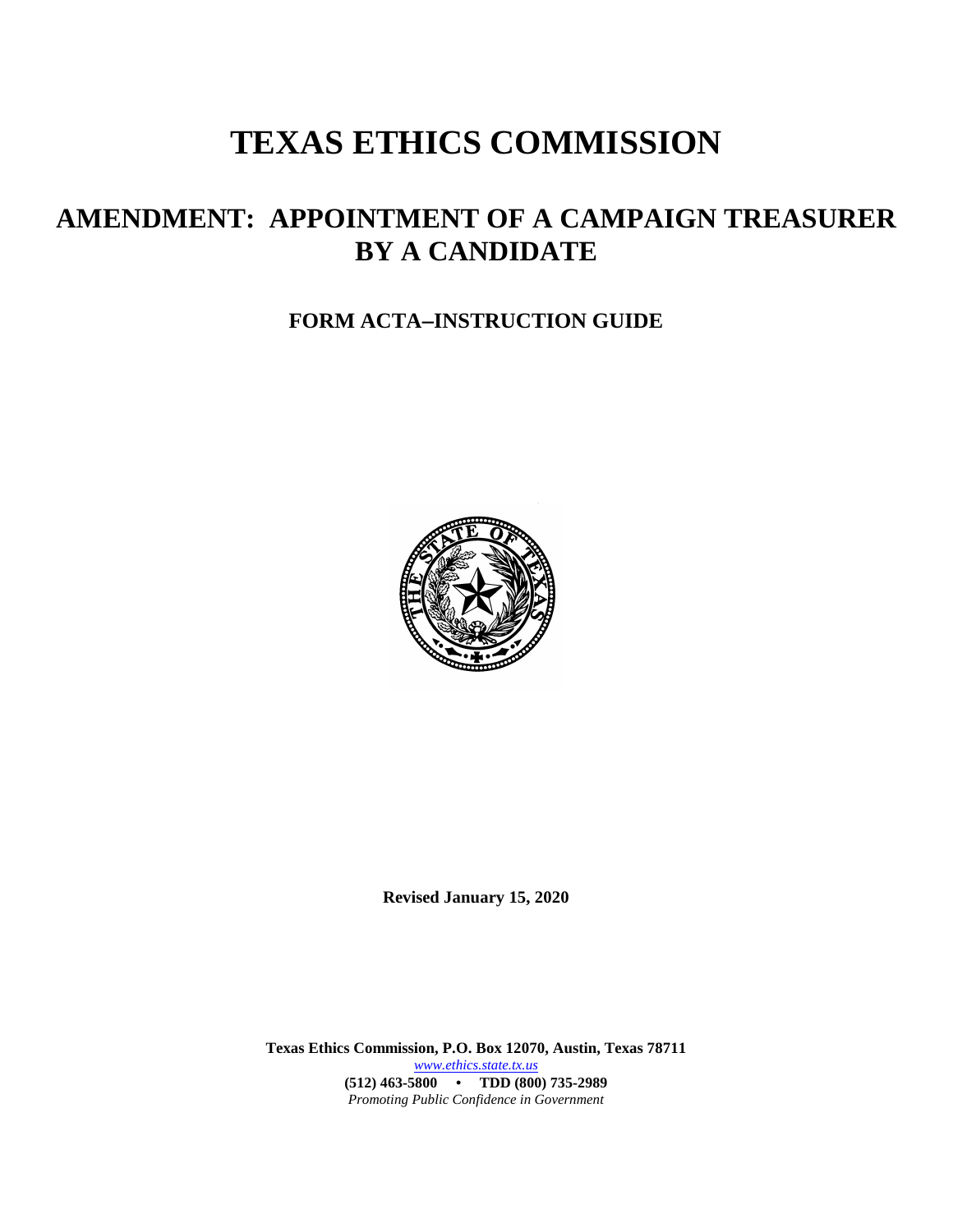## **FORM ACTA**−**AMENDMENT: APPOINTMENT OF A CAMPAIGN TREASURER BY A CANDIDATE**

#### **GENERAL INSTRUCTIONS**

*These instructions are for the AMENDMENT: APPOINTMENT OF A CAMPAIGN TREASURER BY A CANDIDATE (Form ACTA). Use this form for changing information previously reported on Form CTA and for renewing your choice to report under the modified schedule. The information you enter on this form will replace the information from your previous APPOINTMENT OF A CAMPAIGN TREASURER BY A CANDIDATE (Form (CTA).* 

If any of the information required to be reported on your CAMPAIGN TREASURER APPOINTMENT changes, you should file an amendment. Use the AMENDMENT form (Form ACTA) to report the changes. Do not use the APPOINTMENT form (Form CTA).

You must also use the AMENDMENT form to renew your option to file under the modified schedule.

Except for your name at the top of the form (and your filer account number, if you file with the Texas Ethics Commission (Commission)), enter only the information that is *different* from what is on your current campaign treasurer appointment. Do not repeat information that has not changed. The "NEW" boxes emphasize that the information entered on this form should only be information that is different from what was previously reported. Any information entered in a space with a "NEW" box will replace the existing information.

#### **SPECIFIC INSTRUCTIONS**

*Each numbered item in these instructions corresponds to the same numbered item on the form.*

#### **PAGE 1**

- **1. CANDIDATE NAME**: Enter your name as it is on your current campaign treasurer appointment. Enter your name in the same way on Page 2, Section 13, of this form. If you are reporting a name change, enter your new name under Section 4.
- **2. FILER ID #**: If you are filing with the Commission, you were assigned a filer account number when you filed your initial campaign treasurer appointment. You should have received a letter acknowledging receipt of the form and informing you of your account number. Enter this number wherever you see "FILER ID #." If you do not file with the Ethics Commission, you are not required to enter an account number.
- **3. TOTAL PAGES FILED**: After you have completed the form, enter the total number of pages of this form and any additional pages. A "page" is one side of a two-sided form. If you are not using a two-sided form, a "page" is a single sheet.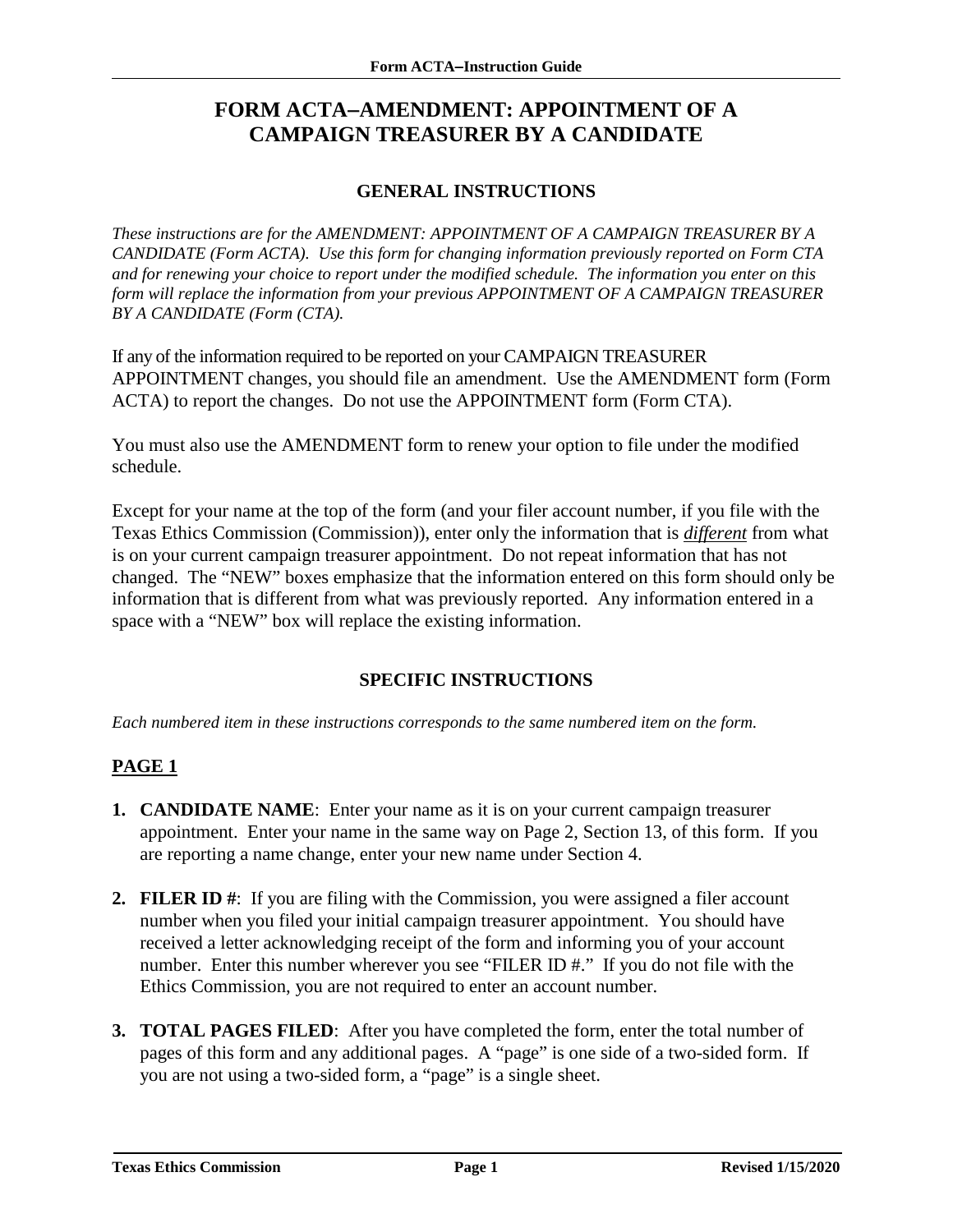- **4. CANDIDATE NAME**: Complete this section only if your name has *changed*. If your name has changed, enter your complete new name, including nicknames and suffixes (e.g., Sr., Jr., III) if applicable.
- **5. CANDIDATE MAILING ADDRESS**: Complete this section only if your mailing address has *changed*. If your mailing address has changed, enter your complete new address, including zip code. This information will allow your filing authority to correspond with you.
- **6. CANDIDATE PHONE**: Complete this section only if your phone number has *changed*. If your phone number has changed, enter your new phone number, including the area code and extension, if applicable.
- **7. OFFICE HELD**: If you are an officeholder, complete this section only if your office has *changed*. If your office has changed, please enter the new office held. Include the district, precinct, or other designation for the office, if applicable.
- **8. OFFICE SOUGHT**: If you are a candidate, complete this section only if the office you seek has *changed*. If the office has changed, please enter the office you now seek, if known. Include the district, precinct, or other designation for the office, if applicable.

**Note:** Changing the office you are seeking may require you to file your reports with a different filing authority. See the Campaign Finance Guide for further information on filing with a different authority.

**9. CAMPAIGN TREASURER NAME**: Complete this section only if your campaign treasurer has *changed*. If your campaign treasurer has changed, enter the full name of your new campaign treasurer, including nicknames and suffixes (e.g., Sr., Jr., III), if applicable.

**Qualifications of Campaign Treasurer.** A person is ineligible for appointment as a campaign treasurer if the person is the campaign treasurer of a political committee that has outstanding filing obligations (including outstanding penalties). This prohibition does not apply if the committee in connection with which the ineligibility arose has not accepted more than \$5,000 in political contributions or made more than \$5,000 in political expenditures in any semiannual reporting period. A person who violates this prohibition is liable for a civil penalty not to exceed three times the amount of political contributions accepted or political expenditures made in violation of this provision.

**10. CAMPAIGN TREASURER STREET ADDRESS**: Complete this section only if your campaign treasurer's street address has *changed*. If your campaign treasurer's street address has changed, enter the complete new address of your campaign treasurer, including the zip code. You may enter either the treasurer's new business or residential street address. If you are your own treasurer, you may enter either your business or residential street address. Please do not enter a P.O. Box.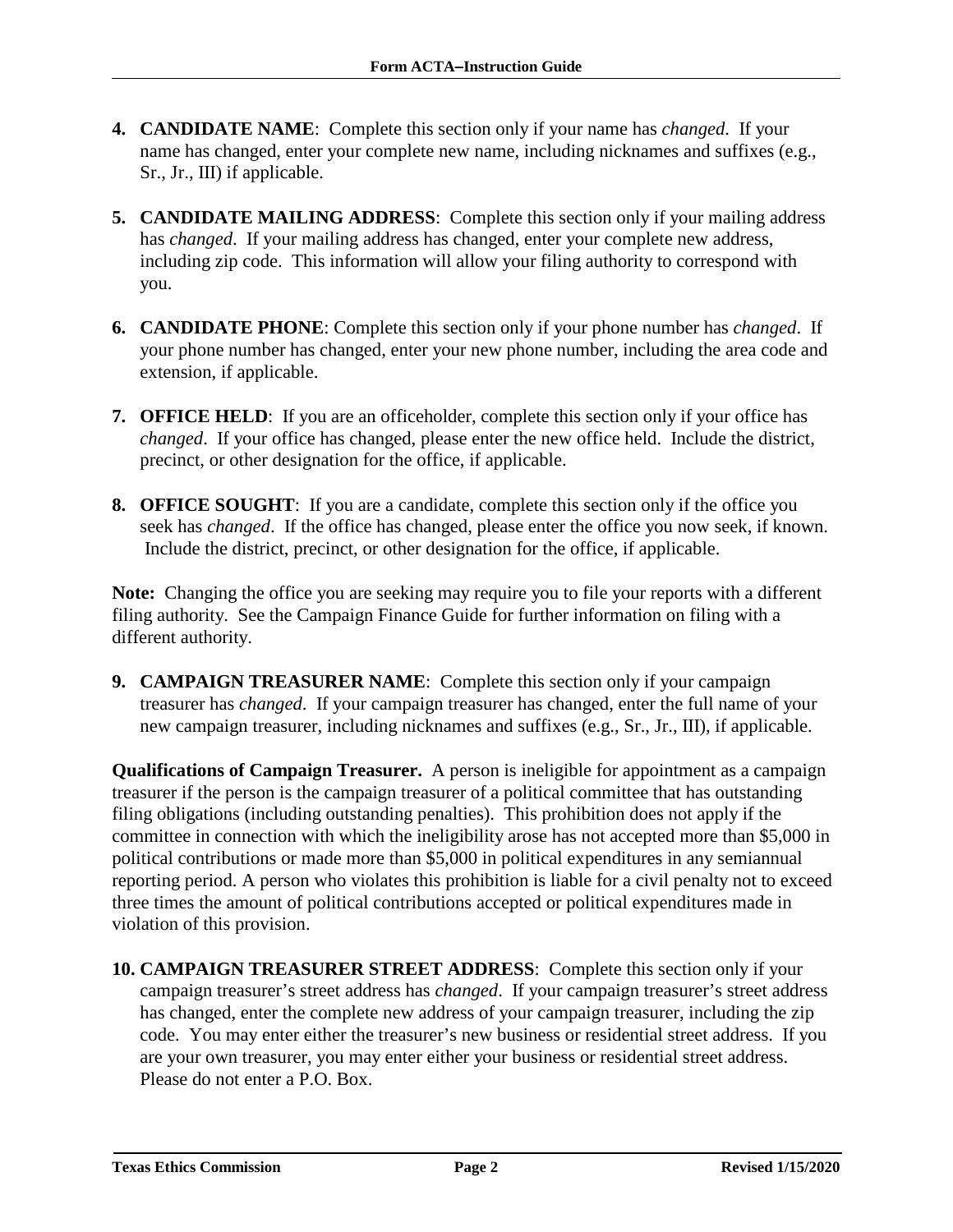- **11. CAMPAIGN TREASURER PHONE**: Complete this section only if your campaign treasurer's phone number has *changed*. If your campaign treasurer's phone number has changed, enter the new phone number of your campaign treasurer, including the area code and extension, if applicable.
- **12. CANDIDATE SIGNATURE**: Enter your signature after reading the summary. Your signature here indicates that you have read the following summary of the nepotism law; that you are aware of your responsibility to file timely reports; and that you are aware of the restrictions on contributions from corporations and labor organizations.
	- The Texas nepotism law (Government Code, chapter 573) imposes certain restrictions on both officeholders and candidates. You should consult the statute in regard to the restrictions applicable to officeholders.
	- A candidate may not take an affirmative action to influence an employee of the office to which the candidate seeks election in regard to the appointment, confirmation, employment or employment conditions of an individual who is related to the candidate within a prohibited degree.
	- A candidate for a multi-member governmental body may not take an affirmative action to influence an officer or employee of the governmental body to which the candidate seeks election in regard to the appointment, confirmation, or employment of an individual related to the candidate in a prohibited degree.
	- Two people are related within a prohibited degree if they are related within the third degree by consanguinity (blood) or the second degree by affinity (marriage). The *degree of consanguinity* is determined by the number of generations that separate them. If neither is descended from the other, the degree of consanguinity is determined by adding the number of generations that each is separated from a common ancestor. **Examples**: (1) first degree - parent to child; (2) second degree grandparent to grandchild; or brother to sister; (3) third degree - great-grandparent to great-grandchild; or aunt to niece who is child of individual's brother or sister. A husband and wife are related in the first degree by affinity. A wife has the same degree of relationship by affinity to her husband's relatives as her husband has by consanguinity. For example, a wife is related to her husband's grandmother in the second degree by affinity.

**Note:** The changes you have made on this form will replace the information on your previous APPOINTMENT form (Form CTA).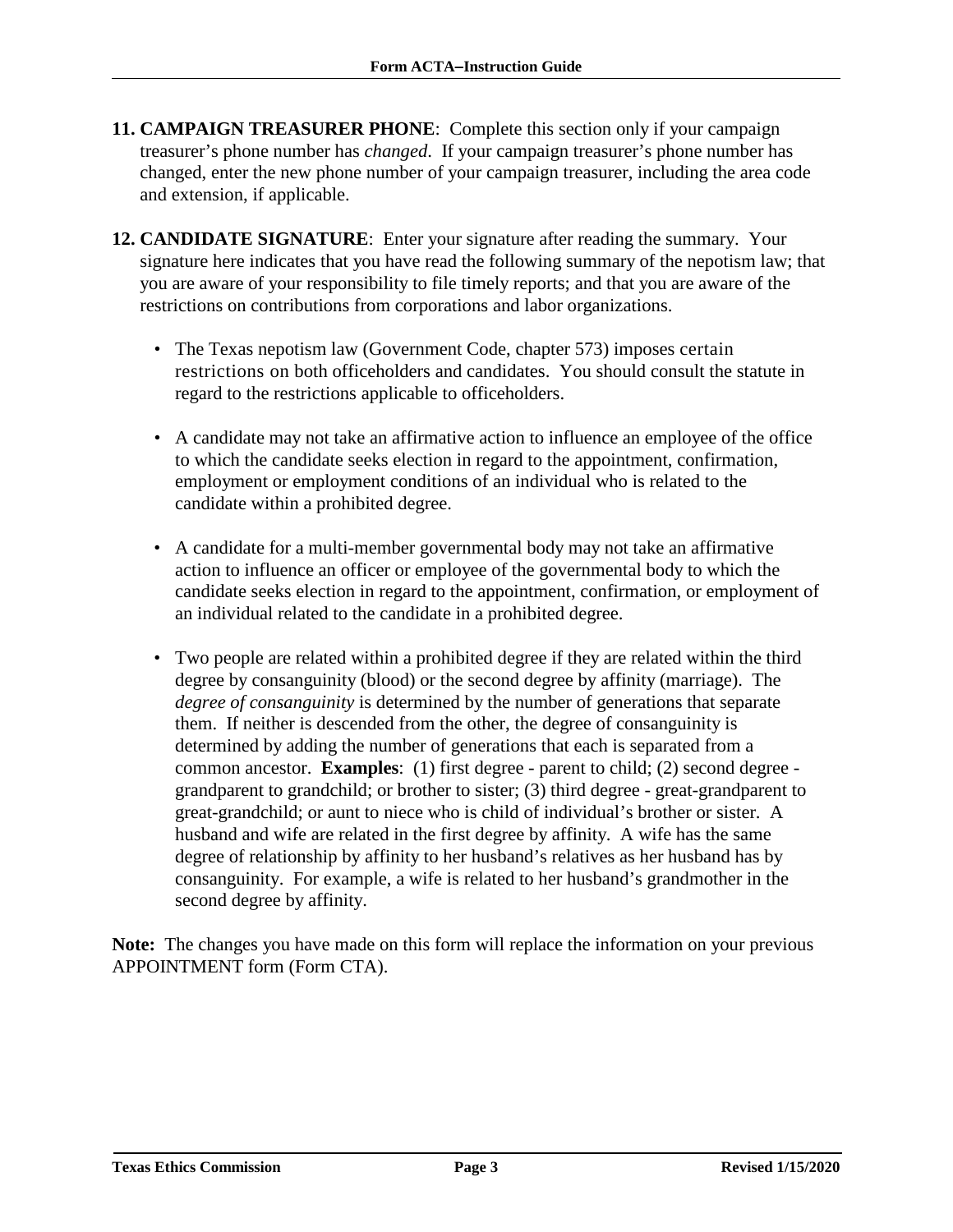#### **PAGE 2**

#### **13. CANDIDATE NAME**: Enter your name as you did on Page 1, Section 1.

**14. MODIFIED REPORTING DECLARATION**: Sign this option if you wish to report under the modified reporting schedule.

The modified reporting option is not available for candidates for the office of state chair of a political party.

To the left of your signature, enter the year of the election or election cycle to which your selection of modified reporting applies.

Your selection of modified reporting is valid for an entire election cycle. For example, if you choose modified reporting before a primary election, your selection remains in effect for any runoff and for the general election and any related runoff. You must make this selection at least 30 days before the first election to which your selection applies.

An opposed candidate in an election is eligible to report under the modified reporting schedule if he or she does not intend to accept more than \$900 in political contributions or make more than \$900 in political expenditures in connection with an election. The amount of a filing fee paid to qualify for a place on the ballot does not count against the \$900 expenditure limit. An opposed candidate who reports under the modified schedule is not required to file pre-election reports (due 30 days and 8 days before an election) or runoff reports (due 8 days before a runoff). (Note: An *unopposed* candidate is not required to file pre-election reports in the first place.) The obligations to file semi-annual reports, special pre-election reports (formerly known as telegram reports), or special session reports, if applicable, are not affected by selecting the modified schedule.

The \$900 maximums apply to each election within the cycle. In other words, you are limited to \$900 in contributions and expenditures in connection with the primary, an additional \$900 in contributions and expenditures in connection with the general election, and an additional \$900 in contributions and expenditures in connection with a runoff.

**Exceeding \$900 in contributions or expenditures.** If you exceed \$900 in contributions or expenditures in connection with an election, you must file according to the regular schedule. In other words, you must file pre-election reports and a runoff report, if you are in a runoff.

If you exceed either of the \$900 limits *after the 30th day before the election*, you must file a sworn report of contributions and expenditures within 48 hours after exceeding the limit. After that, you must file any pre-election reports or runoff reports that are due under the regular filing schedule.

Your selection is not valid for other elections or election cycles. Use another amendment form (ACTA) to renew your option to file under the modified schedule.